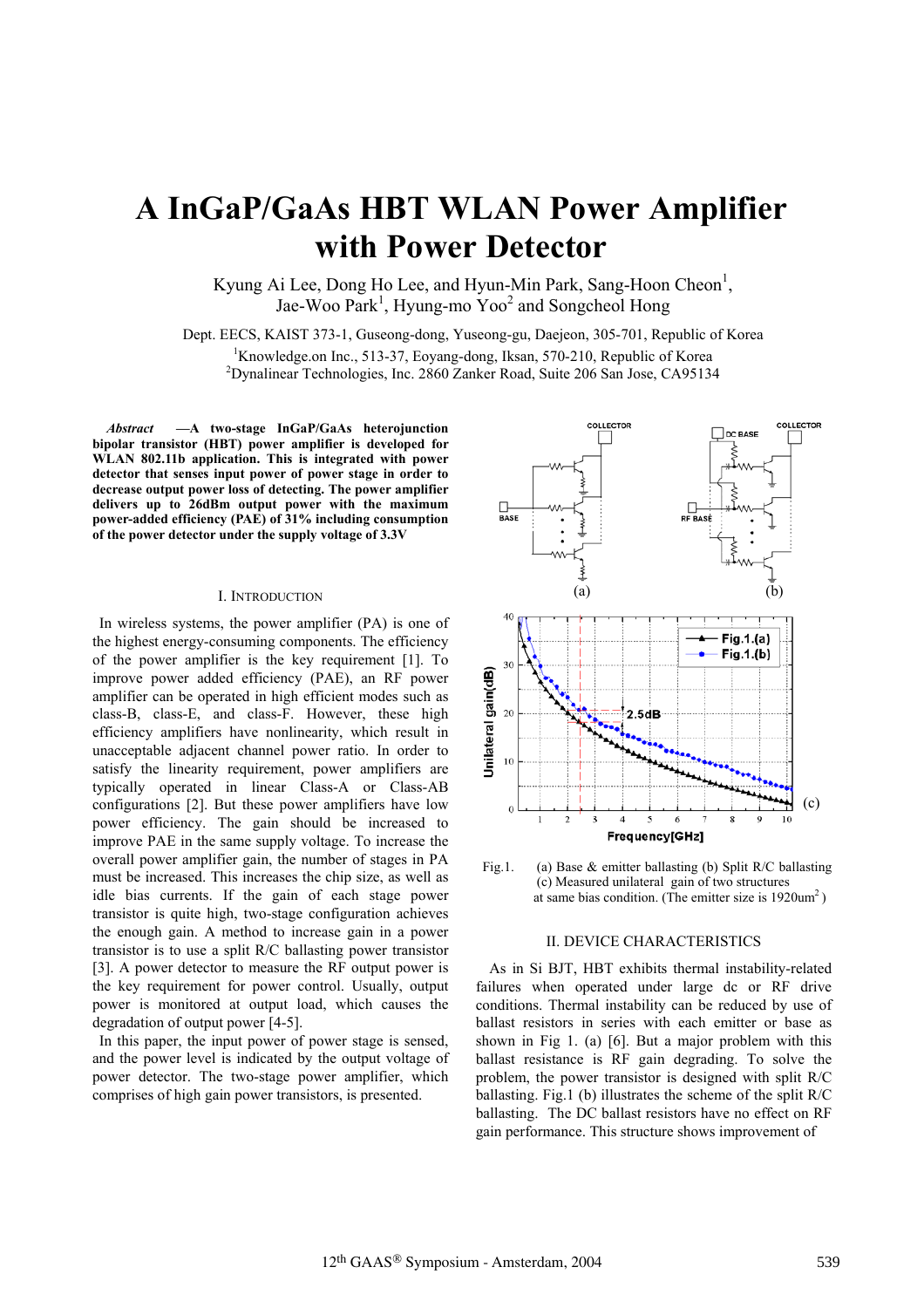

Fig. 2. The topology of the power amplifier with proposed power detector.

about 2.5dB unilateral gain compared with base and emitter ballasting in 2.45GHz at same bias condition as shown in Fig 1. (c). Power transistor is modeled including self-heating and ambient temperature effects [7].

# III. 2-STAGE POWER AMPLIFIER WITH POWER DETECTOR

 The topology of the power amplifier with proposed power detector is described in Fig. 2.

# *A. Power detector*

So far, power detection by diode and log amp at power stage output is a simple method that detects power delivered to the load [8]. However, these detection methods decrease output power, directly. The output power is related to emitter area of power stage. To get same output power, the power transistor needs the more emitter area.

The power detection at the input of the power stage is good approach to decrease output power loss. Because input power of power stage does not follow power stage output characteristics, the detection amplifier is needed to follow power stage output. A similar structure is seen by [9]. A part of detection is integrated in [9], which needs additional circuits to get power detector voltage. Also, it uses common bias circuit with power stage, power detector is always turned on. Considering detector transistor operation current in detection circuit, detector on/off is needed for not working detection. In this paper, a simple structure is integrated which get power detector voltage and turn on/off the power detection.

As shown in Fig 3., because the detector amplifier of power detection is designed to follow power stage characteristics, it has some PAE degradation. To get less degradation, the detector amplifier is working in low bias region. It makes input of diode decreased, output detector voltage has low dynamic range. To compensate this effect, diode has V<sub>DYNAMIC</sub> .In measurement result, detector voltage of power detector has 0.2 to 1.2V as output power sweep 0 to 24dBm*.*



Fig. 3. Schematic diagram of the fabrication InGaP/GaAs power amplifier with power detector.



Fig. 4. Measured detector voltage

#### *B. Power amplifier*

The two-stage power amplifier was implemented with InGaP/GaAs HBT technology. The emitter sizes of the first stage and second stage HBT were  $480$ um<sup>2</sup> and  $1920$ um<sup>2</sup>. The detail schematic diagram of the circuit is displayed in Fig. 3. The power amplifier has an integrated input and interstage-matching network. The optimum input and output impedance of the HBTs are determined by large-signal models [7].

Bias circuits are completely on-chip except the collector circuitry of the output stage. This part is off-chip to minimize power loss. The bias current level can be tuned to a desired value by controlling the reference voltage (Vref) in the bias circuit.

## IV. MEASUREMENT

Fig. 5. is photograph of the power amplifier with integrated power detector. The chip size is  $1.2$ mm $\times$ 1.0mm. Fig. 6, 7, 8 shows the measured results of the power amplifier at 2.45GHz. The bias current is set to 37mA and 83mA for driver and power stage with a supply voltage of 3.3V.